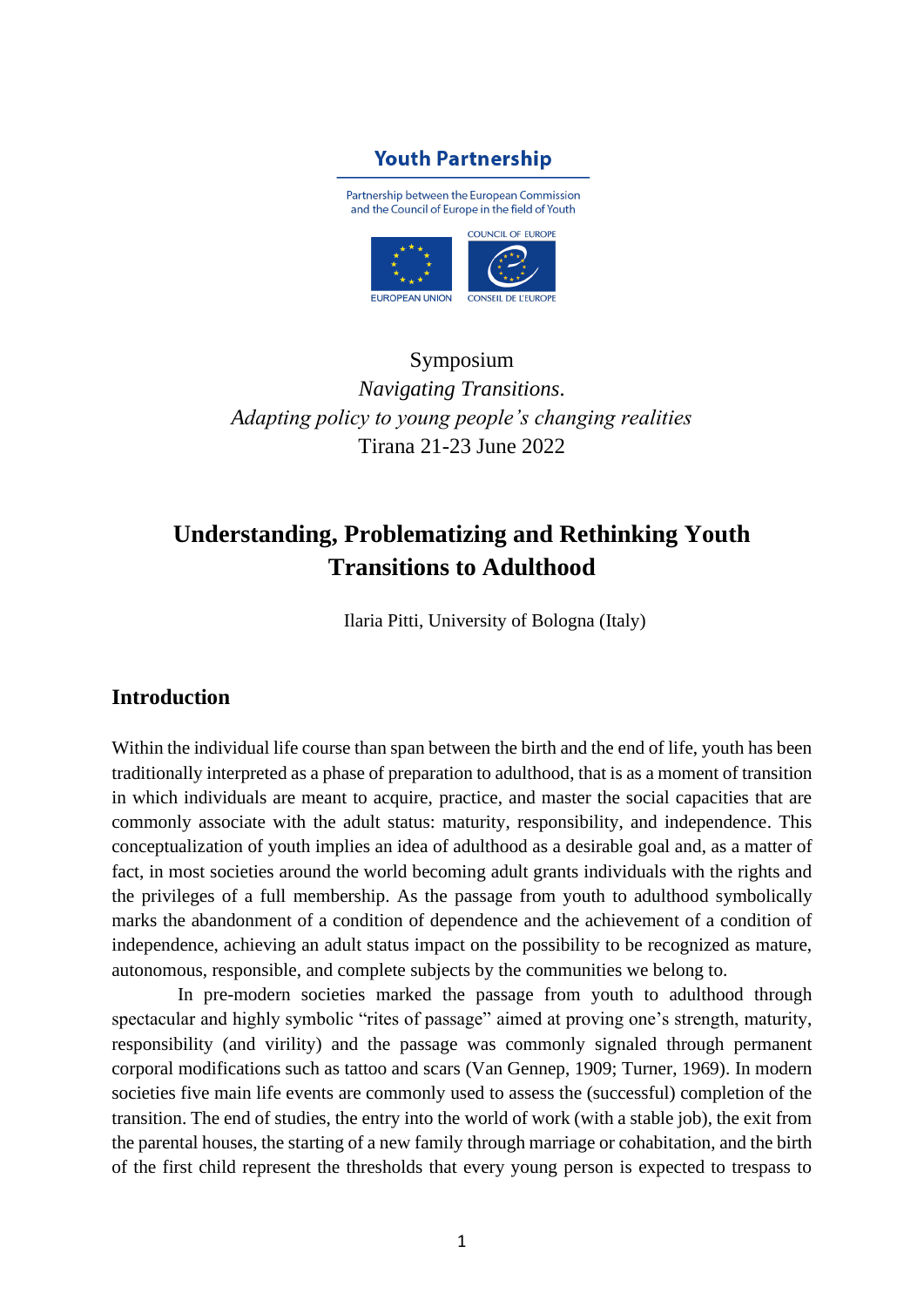achieve the status of adult. These events develop along two main axes which refer, respectively, to the *public sphere* - from school to professional career - and to the *private sphere* - from life in the family of origin to independent life in one's own family and, as for the premodern rites of passage, each of them is supposed to permanently mark the abandonment of youth and the entrance in adulthood (Pitti and Tuorto, 2020)

Despite markers of adulthood are common to most societies in the Global North and Global South, the timing of this process is regulated in each society and historical period by specific norms that establish the most appropriate ages for the transition and type of sequence (Elder, 1975). Moreover, several factors can condition single events within the path of transition or the entire path of transition: "micro-social factors" such as individual and family characteristics (e.g., class of belonging, national origin, level of education, etc.), as well as "macro-social factors" like the institutional configurations of the labor market, the welfare state and the family models prevailing at a given socio-historical moment within specific geographical contexts (Coffey & Williamson, 1999; Feixa et al., 2016; Cooper et al.,2021). Indeed, youth transitions are profoundly influenced by the socio-historical scenario in which they develop, which constantly redefine the contents and boundaries of youth and adulthood, as well as the very possibility of these life phases' existence.

As both youth and adulthood are social constructs, the understanding of the transition between them always implies to reflect on the processes that, in each society and historical time, define *how* the transition must occur and *when* it can be considered complete, as well as on the different possibilities of achieving a complete adult status granted to different social demographics on the basis, for example, of gender (e.g., for many young women the possibility of being independent are hindered by norms limiting their access to property) or disability (e.g., for many people with disabilities the possibilities of being independent are hindered by the lack of services). In this perspective, exploring transitions to adulthood implies to study the paths through which young people grow up and reach the adult status, analyze these paths' duration and linearity, reflect on the intersectional influences of gender, class, race, and other variables on youth transitions, analyze the events through which each society marks the passage from youth to adulthood, as well as to reflect on these markers' validity (Blatterer, 2010; Pitti, 2017).

### **Understanding (contemporary changes in) youth transitions to adulthood**

For a brief period between the end of Second World War and the late '70s, transitions to adulthood appeared an ordered and institutionally guided path at least for a segment of the youth population in Western societies. Between the '50s and the '70s, most middle-class young men would, in fact, easily, quickly, and orderly achieve the five markers of adulthood thanks to an institutional and cultural systems that strongly encouraged and sustained this process.

After the Second World War, Western economies went through an unprecedented period of growth which was sustained by high levels of social expenditure, the achievement of full employment, and the expansion of welfare state. In this context, the consolidation of a labor market based on long-term contracts and steady hierarchical career progressions allowed workers to be able to count on a widely predictable career path, marked by standardized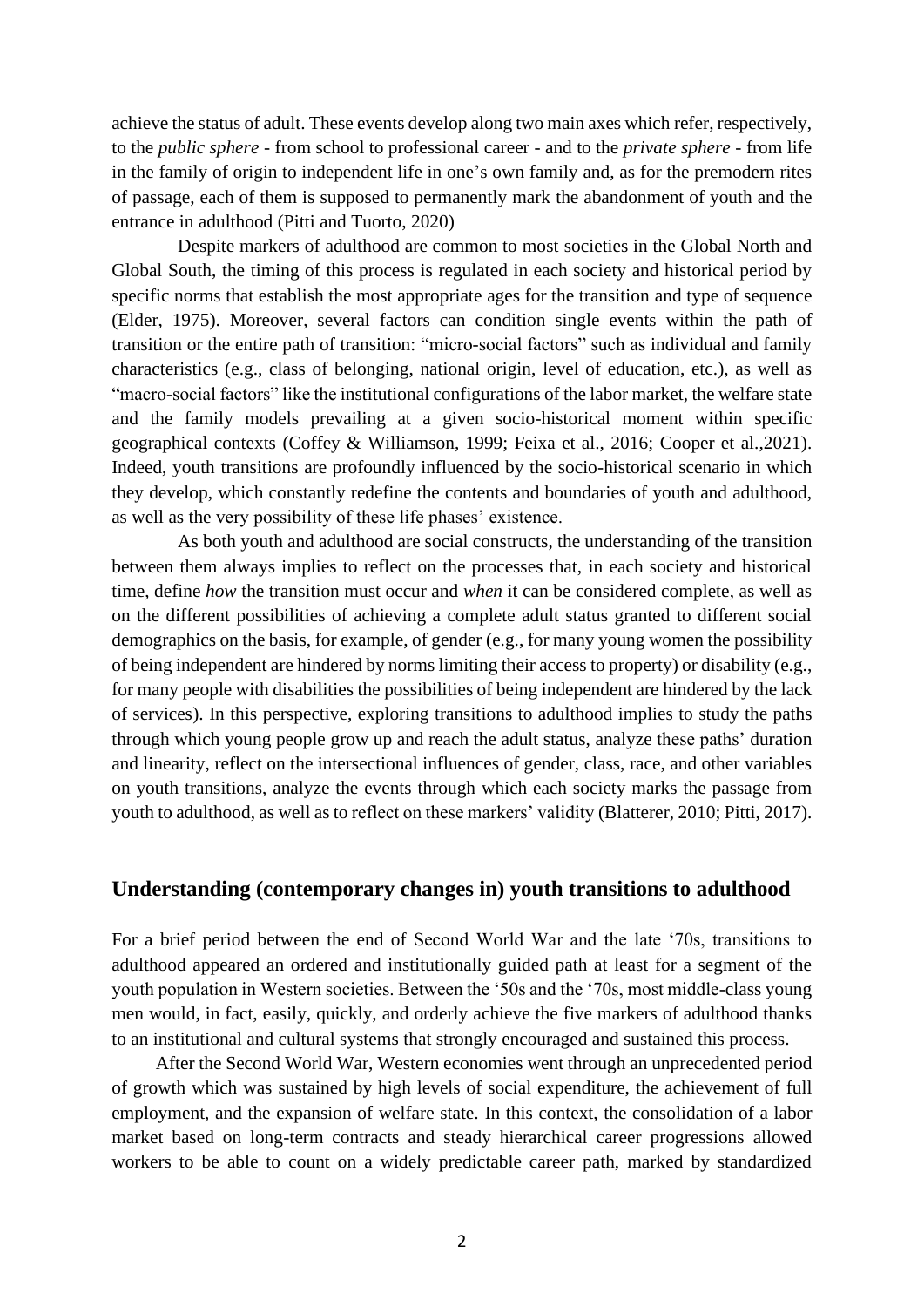intermediate stages and retirement as a certain destination. These social conditions were supported by a system of values (structured around the nuclear family based on marriage) that was scarcely contested at least until the 1960s. While the social context granted most of the youth population with vast opportunities to successfully trespass the thresholds of transition to adult life, the value sphere - also through media - contributed to making these thresholds a widely shared ambition (Côté 2000; Crawford 2007). Between the '50s and the '70s, the classic markers of adulthood were something concretely tangible and reachable for a large part of the (male) population of Western countries and precisely this closeness between ideals and reality has contributed at transforming these thresholds in a standard through which measuring the achievement of adulthood. Drawing on Blatter (2010), it is possible to argue that "when longterm fulltime work was within reach for the majority and early marriage and parenthood so common, the meaning of being 'grown up' was perfectly clear, and the attainment of the classic markers brought with them the recognition of adult status".

However, since the '80s and particularly since the '90s, research has revealed the profound transformations occurred to youth transitions in contemporary society. Indeed, scholars agree that a processes of deinstitutionalization of life courses has introduced several elements of differentiation in youth paths of transitions to adulthood. Compared to their peers of previous decades, who entered the adult world rapidly and following a largely predictable path, contemporary young people would face a more uncertain social context in which transitions become more complex and differentiated while the full achievement of the adult status becomes less certain and less stable.

Nowadays it becomes more likely that the end of studies follows the start of work or life as a couple, that the birth of a child precedes marriage, or that periods of independent living are interrupted by returns to one's family home. Unlike in the past, professional fulfillment no longer necessarily coincides with family fulfillment and the time between the end of studies and the formation of an autonomous family is extended. In this perspective the life moments in which youth can be 'broken down' (i.e., the phases of professional attempts, of friendship and couple sociality and of housing arrangements) are more flexibly combined than in the past (Galland, 2010). Next to these processes of differentiation, structural changes in the labor market (e.g., job flexibility) and welfare systems (e.g., reduction in social expenditures) have made it more difficult for young people to construct a coherent biographical project (Beck, 1986). The lengthening of the cohabitation between parents and children that has been observed across Europe, for example, reflect the protracted condition of economic and professional instability experienced by young generations since the '80s (Unt et al., 2021).

To define the experiences of contemporary young people, Mayer (1994) coined the expression of "postponed generation". Other authors, emphasizing the alternation of steps forward and backward along the adult path, have spoken of yo-yo transitions (Biggart & Walther, 2005) or used the metaphor of the boomerang (Mitchell, 2006) to indicate the loss of relevance of traditional passing markers and the change in meaning that these markers have assumed among young people. More than a path from a starting point to a safe point of arrival, contemporary youth transitions would be distinguished for their potential "reversibility" (Benasso & Magaraggia, 2019).

It must be noted that the deinstitutionalization of life courses also responds to structural changes as much as to a demand coming from individuals, who attach greater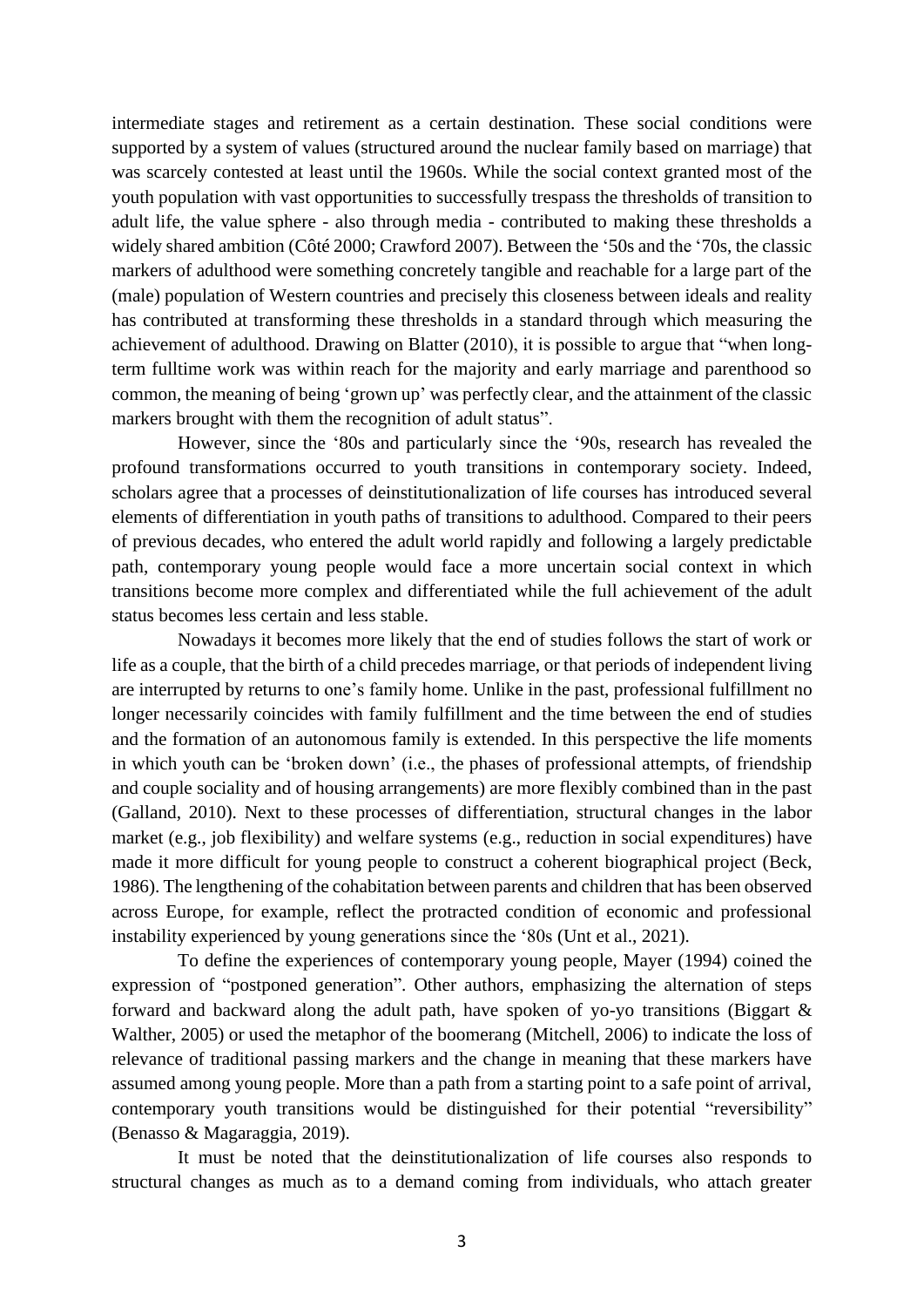importance to the possibility of change, of resuming interrupted paths, of starting over both in the work and in the family field. Decisive in determining these new orientations were the changes in individual choices that characterized the "second demographic transition" thanks, above all, to the increased participation of women in the job market, the diffusion of models of family alterative to the marriage, and the decrease in reproduction. As a consequence of the changed scenario, a new course of life has emerged in particular for young women whose lifepaths no longer univocally marked by reproductive tasks and more individualized, also following the increase in the level of education and reduced dependence on the family (Blatterer, 2010).

## **Problematizing youth transitions and their final goal**

In this light, contemporary youth transitions to adulthood would be characterized by more freedom, as well as by more risks and would then combine conditions of dependence proper of the youth condition, with responsibility and capacity/necessity of choice proper of the adult status.

Acknowledging the blurring lines between youth and adulthood, Arnett (2004) talks about contemporary youth as "emerging adulthood" and identifies some features that characterize the individual development process today: the identity exploration that continues even after adolescence, the instability connected to the prolonged search for one's own place in the world, the focus on the self, on one's own resources and objectives, the feeling of precariousness, and the phase of possibilities understood as a dynamic period of evaluation of the different opportunities available. Emphasis is given by Arnett to the element of experimentation, of being "in between": during their youth, contemporary young people would have more opportunities to focus on themselves, engage in training and work opportunities as well as in premarital ties without having to direct their biography towards a definitive status. The postponement of the ages and stages would free them from social constraints and allows them to cultivate individual aspects of their personality. According to this thesis, the expanded construction of a new adulthood affects young people from all Western countries with further convergence processes taking place outside the Western context.

In line with the "emerging adulthood" model, some authors have shed light on the development of a "new adulthood". According to this perspective, the condition of today's young people is not so much characterized by the postponement of transitions as by the fact that they find themselves having to manage a strong pressure to anticipate, to quickly take control of their biographies to cope with the uncertainties. In the current historical-social order, therefore, a new way of *being* an adult would emerge. For Wyn and Woodman (2007) typical aspects of the new adulthood are the responsibility, the choice between different options, the balance between spheres of life as a protective mechanism against job instability, the enhancement of extra-family relationships in response to the weakening and thinning of the family units. Within this model, adulthood would lose the character of a stable and definitive condition ending up manifesting itself, on a psychological level, as a subjective maturation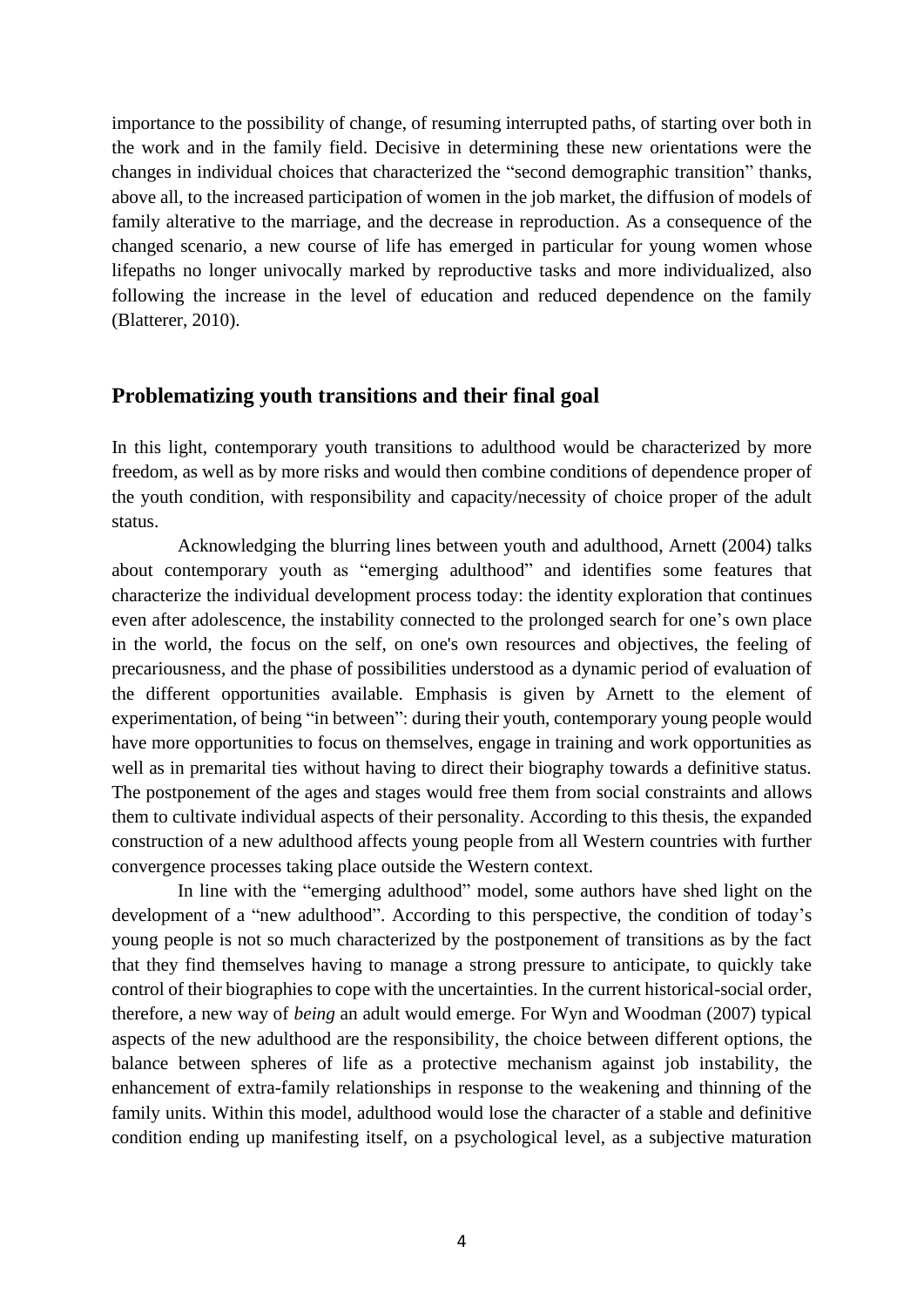process that occurs in the absence of traditional status markers and essentially starting from a mental condition (Blatterer, 2010).

According to these perspectives, the blurring boundaries between youth and adulthood, the extension of the duration of the youth phase, as well as the tight and narrow spaces of a present marked by economic, political, social, health and environmental crises have increased young people's difficulties in finding and imagining one's own space, both individually and collectively. From being a phase of preparation for adult life youth is today mostly an uncertain condition and enjoys today a less clear status than yesterday. What does it mean to be "young"? What "social functions" does the youth phase play in the individual life path? When does youth begin and when does it end? If in the past the family, the school, the labor market, and the other traditional institutions of modernity have been able to provide socially elaborate answers to these and other questions, today it is more and more young people who must give - autonomously and with resources they have - meaning and value to youth.

However, as traditional paths of transitions to adulthood become less binding than in the past, but also less stable, also the goal of youth transitions – adulthood – become a less defined and more problematic status. When we speak of "adult" are we referring to a married person or can a person living alone be considered adult too? Does one's economic condition or placement in the labor market matter in this definition? Is it enough to refer to psychological maturity or to the age of majority? What impact do regressive events such as job loss, returning home, leaving the life of a couple have on the adult status? What it means to be an adult today and through which changes of status this event can be established is neither clear nor univocally determined.

## **Conclusions: Rethinking youth transitions**

Despite being increasingly problematic and problematized, the classic idea of transitions to adulthood based on the five traditional markers still represents a relevant normative model in contemporary societies. In this perspective, Lee (2001) has suggested that the path of transition to adulthood traced by the five markers constitute a "standard model of adulthood". Indeed, the ordered and clear sequence of events of the transition based on the completion of studies, stable employment, independent living, cohabitation, and parenthood remain the main model against which contemporary young people are expected to navigate their transitions from youth to adulthood. Although consolidated in the short period of time between the '50s and the '70s and despite having become increasingly unachievable in the following decades, the standard model of adulthood has never been really abandoned and adopted by adults and institutions as a measure to assess young people's maturity. Moreover, despite being based on the experience of white middle class young men of the Global North, this standard has become a guiding model for adult maturity whose validity has been generalized to women, minorities, youth belonging to low-income families, and young people in non-industrialized countries.

These processes of institutionalization and generalization of the standard model of adulthood produce a series of consequences for young people as their paths of transitions to adulthood are continuously assessed against the standard. The lack of problematization of the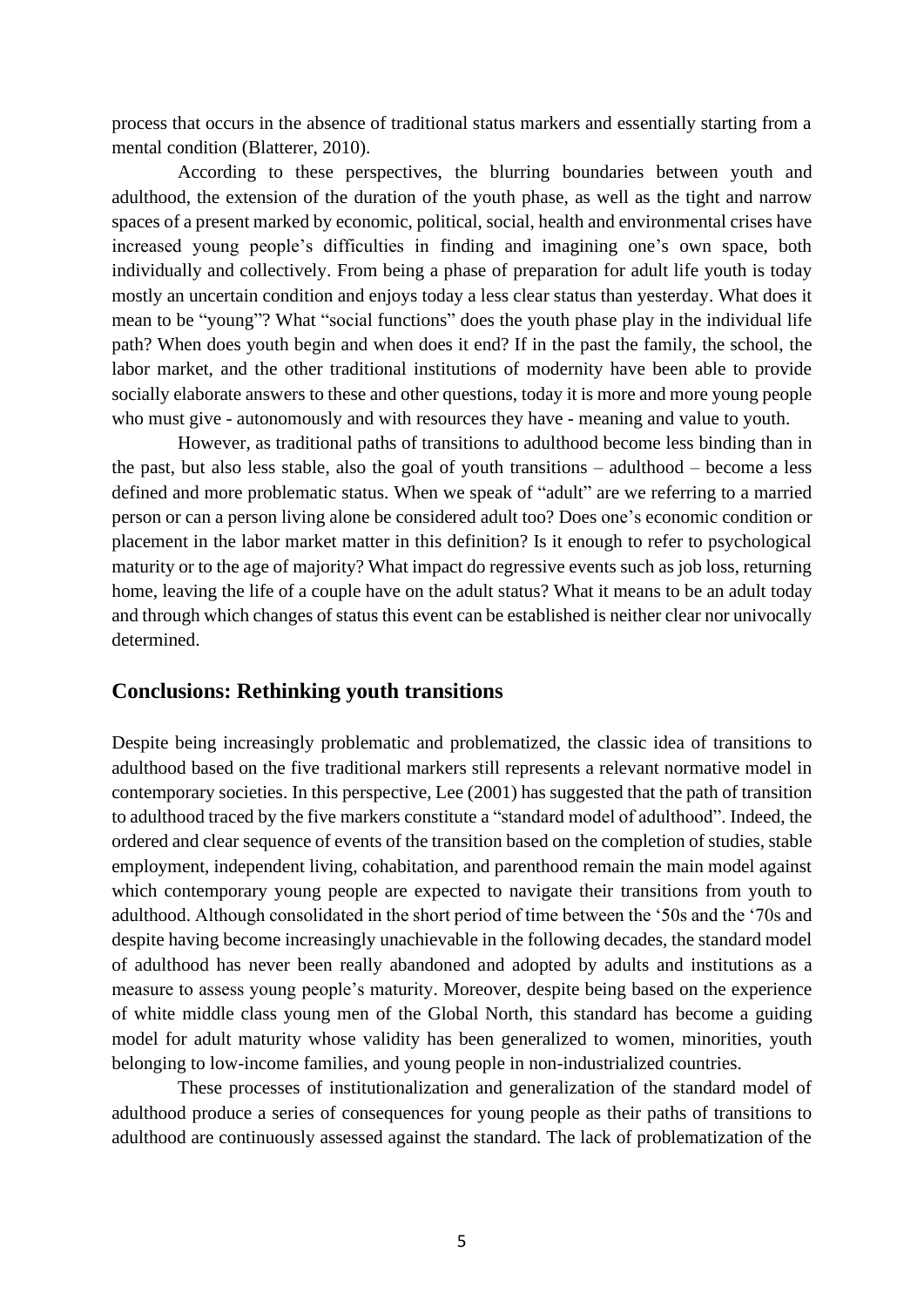standard model of adult limit the possibility to recognize young people's difficulties in reaching it, as well as young people's elaboration of new models of adulthood.

On the one, the struggle experienced by young people in achieving the standard model of adult rarely foster a debate on the limits of the model against the changes occurred in the contemporary era (e.g., the dismantling of wage-based labor market, the increased flexibilization) and rarely result in an acknowledgement of the fact that the different life conditions from which different young people start their paths of transition may make the achievement of that standard impossible. Indeed, even when changes in transitions to adulthood are acknowledged, the prevailing readings emphasize the dimension of choice by subjects asked to find their ways amongst an increasingly wide range of possibilities. In reality, many scholars have observed that the deinstitutionalization of career opportunities, the possibility of autonomously constructing one's own biography concerns only a part of the youth world, the one best equipped to face the transformations taking place (Plug & du Bois-Reymond, 2005). Indeed, the possibility to postpone adult responsibilities and the ability to manage risks remain highly dependent on structural, environmental, and cultural influences, as well as on the resources of the system of relationships in which one is embedded (Côté, 2014; Bynner, 2005). In this context, to grasp the complexity of contemporary youth transitions, it is necessary to adopt an intersectional perspective, looking at the different ways in which young people achieve adulthood in relation to gender, educational qualification, condition of origin, ethnicity and other factors.

On the other hand, the assumption of the model of adulthood based on the five markers as the only legitimate model for successful transitions limit adults' and institutions' capacity to recognize and support new configurations of adulthood elaborated by young generations. Indeed, experiencing the discrepancy between what the standard model of adulthood prescribes and what current socio-historical conditions allow, young people elaborate new ways of "feeling" and "being" adults through their everyday practices and in their daily contexts (Burnett, 2010; Pitti, 2017). Experiences of co-housing, emerging models of relationships and non-hierarchical networks of professional collaboration developed by young people while trying to find their place in society entail a (more or less conscious) critique to the standard model of adulthood and its potential oppressive nature for all those who don't want or can't follow its normative ideal (Kelly et al. 2019). While the standard model of adulthood has originated from a societal culture based on competition, unlimited use of resources, and inequalities that privileged certain segments of the (youth) population over others, by changing adulthood, contemporary young generations' alternative configurations of adulthood have the potential to sustain also a fairer and more equal idea of society.

In conclusion, as research suggest that the standard model of adulthood represents an increasing unachievable ideal for many young people around the world, we need to think how this model can be re-elaborated to include young people's different paths, experiences, sensitivities, and idea of future.

*References*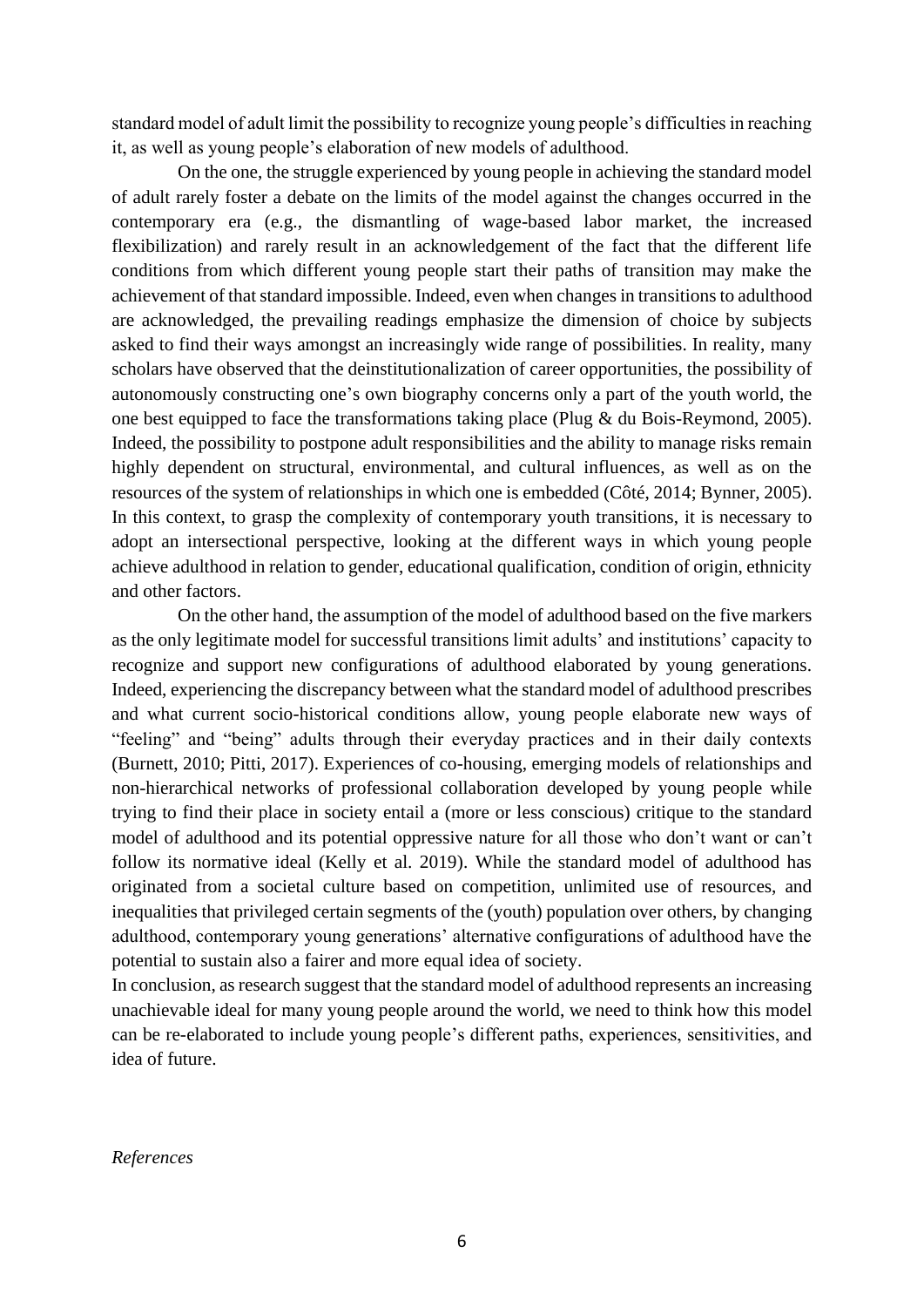- Arnett, J. J. (2004). *Emerging Adulthood: The Winding Road From The Late Teens Through The Twenties*, Oxford University Press.
- Beck, U. (1986). *Risikogesellschaft: Auf dem Weg in eine andere Moderne*, Suhrkamp.
- Benasso, S., Magaraggia, S. (2019). In Transition... Where to? Rethinking Life Stages and Intergenerational Relations of Italian Youth, *Societies*, 9(1):7-16.
- Biggart, A., Walther, A. (2005). Coping with Yo-Yo Transitions: Young Adults' Struggle for Support, between Family and State in Comparative Perspective. In C. Leccardi and E. Ruspini (eds), *A New Youth? Young People, Generations and Family Life*, Ashgate Publishing, pp. 41-62.
- Burnett, J., (2010) (eds.). *Contemporary Adulthood. Calendars, Cartographies and Construction*, Palgrave Macmillan.
- Bynner, J. (2005). *Rethinking the Youth Phase of the Life-Course: The Case for Emerging Adulthood?*. Journal of Youth Studies, 8 (4): 367-84.
- Côté, J. (2014). The Dangerous Myth of Emerging Adulthood: An Evidence- Based Critique of a Flawed Developmental Theory, *Applied Developmental Science*, 18 (4):177-88.
- Côté, J. E. (2000). *Arrested Adulthood: The Changing Nature Of Maturity And Identity*, New York University Press.
- Crawford, K. (2007). *Adult themes. Rewriting the rules of adulthood*, Macmillan Australia.
- Edler, G. H. (1975). Age Differentiation and the Life Course. *Annual Rewiew of Sociology*, 1, 65-190.
- Feixa, C., Leccardi, C., & Nilan, P. (2016). *Youth, Space and Time. Agoras and Chronotopes in the Global City*. Brill.
- Galland, O. (2010), Une Nouvelle Classe d'Age?, *Ethnologie française***,** 40, 5-10.
- Hall, T., Coffey, A., & Williamson, H. (1999). Self, Space and Place: Youth Identities and Citizenship. *British Journal of Sociology of Education*, 20(4), 501–513.
- Kelly, P., Campbell, P., & Howei, L. (2019). *Rethinking Young People's Marginalisation: Beyond Neo-liberal Futures?* Routledge.
- Lee, N. (2001). *Childhood and Society. Growing Up in an Age of Uncertainty*,Open University Press.
- Mayer, K. U. (1994). The Postponed Generation: Economic, Political, Social and Cultural Determinants of Changes in Life Course Regime, in H. A. Becker, P. L. J. Hermkens (eds.), *Solidarity of Generations: Demographic, Economic and Social Change, and Its Consequences*, Publishing Thesis, pp. 47-70.
- Mitchell, B. A. (2006). The Boomerang Age from Childhood to Adulthood: Emergent Trends and Issues for Aging Families, *Canadian Studies in Population*, 33(2): 155-78.
- Pitti, I. (2017). What Does Being an Adult Mean? Comparing Young People's and Adults' Representations of Adulthood, *Journal of Youth Studies*, 20, 1225–1241.
- Plug, W., Dubois-Reymond, M. (2005). Young People and Their Contemporary Labour Market Values. In H. Bradley, J. van Hoof (eds.), *Young People in Europe: Labour Markets and Citizenship*, Policy Press, pp. 65-81.

Turner, V. (1969). *The ritual process: Structure and anti-structure*. Aldine de Gruyter.

Unt, M., Gebel, M., Bertolini, S., Deliyanni-Kouimtzi, V., Hof äcker D. (eds.) (2021). *Social Exclusion of Youth in Europe. The Multifaceted Consequences of Labour Market Insecurity*. Policy Press.